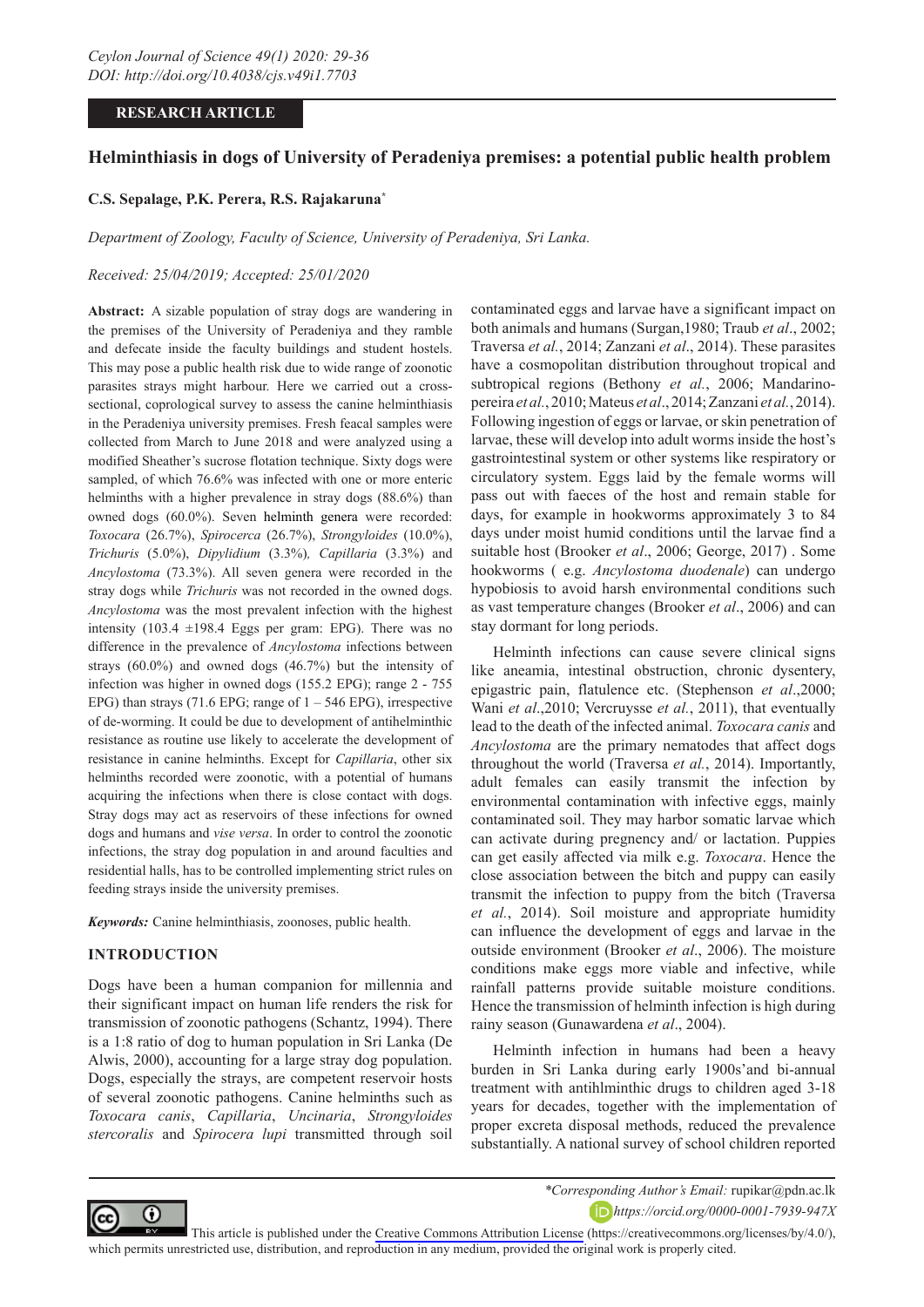6.9% were infected (Pathmeswaran *et al*., 2010) which is lower than the threshold of 20% prevalence to implement mass de-worming programs (WHO, 2006). However, a higher prevalence of 29% was reported in plantation community (Gunawardena *et al*., 2011) but this was much less compared to 90% recorded in early 1990s (Sorensen *et al*., 1996). Currently, the helminth infections of humans are confined to areas with poor sanitary conditions (De Silva, 2014). Studies have shown that stray dogs harbour a wide variety of parasites and may play a role as they can act as a reservoir harboring certain zoonotic helminths to humans (Perera *et al.,* 2013). A recent more comprehensive study analysed GI parasites of dogs and humans in a socioeconomically challenged estate community and also soil samples from the environment providing important insights into one health approach to potential canine zoonoses (Bandaranayake *et al*., 2019). Among the canine helminths recorded in Sri Lanka, *Ancylostoma caninum*, *Ancylostoma braziliense* and *Toxocara canis* are the most prevalent zoonoses (Senadhira, 1967a, 1967b; Dissanaike, 1961, 1995; Kannathasan *et al*., 2012).

Sri Lanka has a large population of stray dogs which are more robust and show tolerance and resistance against many diseases. It is possible that the stray dogs are subclinically infected and may provide a continuous source of infection for humans, pedigree dogs and wildlife. In 2006, with the lobbing of animal activists, a presidential order was passed to implement a "no-kill policy" for the canine strays in Sri Lanka involving "catch-neuter-vaccinaterelease" method (CNVR). This is a more humane approach and has significantly reduced the number of rabies cases over the years. However, many complaints have been allegedly made to local councils about the stray dogs in public places. The major contributory factors for increasing stray dogs include dumping unwanted puppies in public places, dumping garbage on the streets and excessive breeding of pedigreed dogs. The number of stray dogs in the university premises has increased over the years posing a risk to the public, students and staff that reside in the area. Here we investigated helminths harboured by the stray and owned dogs in the premises of the University of Peradeniya to assess their potential as sentinels of parasites of humans.

## **MATERIALS AND METHODS**

## **Study site**

University of Peradeniya is located in the central hills of Sri Lanka, where elevation ranges between 473.5 m to 588.5 m. The university spreads across  $7 \text{ km}^2$ , along the lower slopes of Hantana Mountain range. Climatically university has a mild climate with an annual rainfall of 2000 mm and an annual mean temperature of 28 °C. The current student population in the University of Peradeniya is about 13,000 of which over 5,000 students are in residential halls located within the university premises. Using a convenient sampling method, sites were selected in the premises of the faculties: Agriculture, Arts, Medicine, Science and Veterinary Sciences as well as five student residential halls: Ramanathan, Hilda Obeysekara, Sangamitta, Wijewardana and Jayathilaka. In addition, university staff quarters

in Rajawatta and Mahakanda areas were also sampled. Although the samples were collected from these specific places, these dogs wander in other places of the university as well.

### **Study animals**

Both stray and owned dogs were sampled including both males and females as well as adults and puppies. Information on age (whether adults or puppies) and gender of each dog were recorded while collecting the samples. Owned dogs that were de-wormed 2-4 times a year were considered as regularly de-wormed. Stray dog samples were collected from the faculties and halls of residence while samples from the owned dogs were from the staff quarter at Rajawatta and Mahakanda areas.

### **Sample collection**

A total of 60 dogs were sampled to represent approximately 50% of the dog population in the area. Soon after defecating, a fresh faecal sample was hand-picked into an inverted plastic bag and placed in a cooler. Sample collection was carried out from early morning during 6.00 to 9.00 a.m. for a four month period from March to June 2018. Subsequently, the samples were brought to the Parasitology Research Laboratory in the Department of Zoology, Faculty of Science, University of Peradeniya within 1-2 h from the collection sites and were stored in a refrigerator at 4 °C for 1-5 days until processed.

### **Microscopic analysis of helminth eggs**

The samples were analysed using the modified Sheather's sucrose floatation method as previously described (Perera *et al*., 2013; Jenkins *et al*., 2017). Briefly, 3 g of sample was measured and was mixed with 15 ml of distilled water. Following centrifugation (at 1370 g for 20 min), the supernatant was discarded. Subsequently, the tube with the pellet was filled with Sheather's sugar solution and centrifuged. Following several centrifugation steps the remaining pellet with the suspension  $($   $\sim$  0.5 ml) was observed under the stereo microscope. The helminth eggs observed under high power (40x10) were identified using both morphology and morphometry according to Taylor *et al*. (2007). In addition, the number of eggs in 0.5 ml was counted and the number of eggs per gram (EPG) of each faecal sample was calculated as previously described (Perera *et al*., 2013), assuming that the eggs in all 3 g of faeces have been concentrated into the final pellet of 0.5 ml as a result of several centrifugation steps. Identification based on egg morphology and morphometry was further confirmed by the identification of larvae obtained by larval cultures.

#### **Larval cultures**

Larval stages were identified by preparing larval cultures. Fresh faeces were mixed with sterile soil and was placed in a glass beaker. The sample was moistured with a small amount of water, kept the beaker upside down in a Petri dish and the Petri dish was filled with water. The beaker was kept for 3-4 days under sunlight and then water samples were examined under the light microscope for larvae.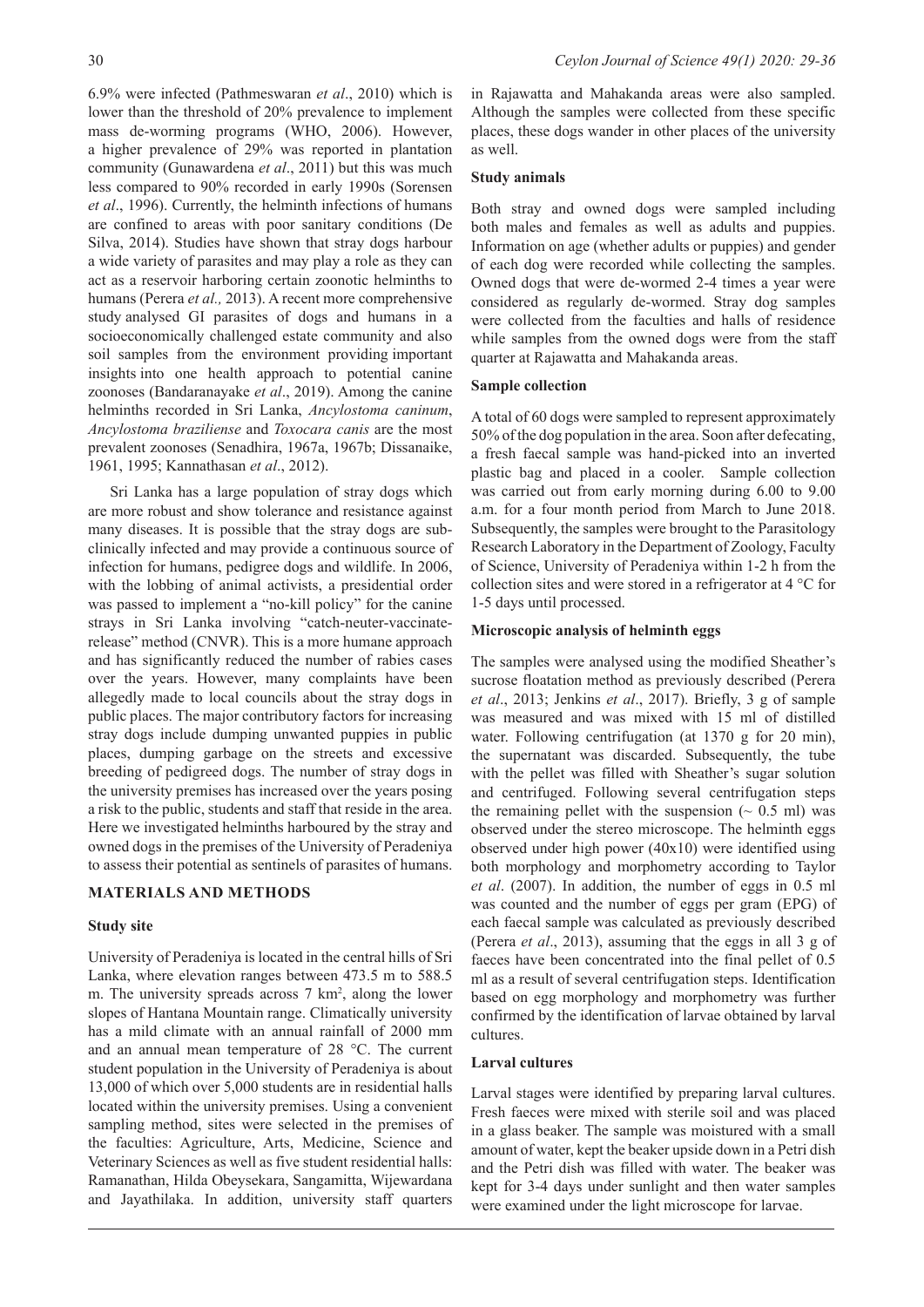#### **Statistical Analysis**

Infection prevalence and intensity were calculated and were compared between owned and stray dogs using a Chi square test and Mann Whitney U test, respectively using SPSS statistical software version 25.0.

#### **RESULTS**

Faecal samples from 35 stray dogs and 25 owned dogs were collected from the University of Peradeniya premises (Figure 1).

#### **Prevalence of parasites**

Of 60 dogs 76.6% were infected with one or more helminth species. Between the two categories of dogs, stray dogs had a higher prevalence of infection (31/35; 88.6%) compared to that of owned dogs (15/25 ;60.0%; Chi square test  $\chi^2$ =22.134;  $p < 0$ . 0001). Overall, female dogs had a significantly higher prevalence (27/35; 77.1%) compared to male dogs  $(16/25; 64\%; \chi^2=4.063; p=0.044)$  but there was no difference in the prevalence of infection between puppies (< 12 months;  $9/12$ ;  $75\%$ ) and adults ( $\geq 12$  months; 35/48;72.9%;  $\chi^2$ =0.104; *p*=0.747).

#### **Parasite diversity and intensity**

Seven helminth genera were recorded (Table 1) of which the most common infection was *Ancylostoma* (44/60; 73.3%), followed by *Toxocara* (16/60; 26.7%) and *Spirocerca*  (16/60; 26.7%; Figure 2). All seven genera were recorded in the stray dogs while *Trichuris,* was not recorded in the owned dogs (Figure 2). All helminth genera had a higher intensity of infection (EPG) in stray dogs compared to that<br>Agricultural Complex

of owned dogs, except for *Ancylostoma* (Table 2). Although there was no difference in the prevalence of *Ancylostoma*  infection between owned dogs (60.0%) and stray dogs (46.7%; Chi square test  $\chi^2$  = 3.39, *p*=0.6539), owned dogs had a higher intensity of *Ancylostoma* (155.2 EPG) than strays (71.6 EPG; Mann Whitney U test; U=190.5; *p*=0.041) and between adults (65.5 EPG) and puppies (242.2 EPG; U=87; p=0.041)**.** However, there was no difference in the intensity of *Ancylostoma* infection between females (110.8 EPG) and males (98.4 EPG; U=213.5; p=0.865).

*Toxocara* infection showed the second highest infection intensity in both owned (62.7 EPG) and stray dogs (48.7 EPG) but there was no significant difference in *Toxocara* infection between the two groups (Mann Whitney U test; U=  $25.5$ ; p=0.522). Further, there was no difference in the *Toxocara* intensity of infection between females (65.7 EPG) and males (27.3 EPG; U=16.0;  $p=0.097$ ) and between puppies  $(145.0 \text{ EPG})$  and adults  $(37.9 \text{ EPG})$ ; U=15.5; p=0.060). For *Spirocerca*, there was no difference in the intensity of infection between stray dogs (31.1 EPG) and owned dogs (18.6; EPG; Mann Whitney U test; U=22.5; p=0.562) or between puppies (48.3 EPG) and adults (15.8 EPG; U=15.0;  $p=0.246$ ). Among the observed parasite genera *Dipylidium*, *Toxocara*, *Strogyloides*, *Trichuris* and *Ancylostoma* have zoonotic potential while *Spirocerca* has been listed as a very rare zoonotic disease.

#### **DISCUSSION**

The study shows that the dogs in the Peradeniya university premises harbour many helminth infections and the prevalence of infection is higher in stray dogs than owned



**Figure 1:** Map of Peradeniya University showing the sample collection sites (red dots).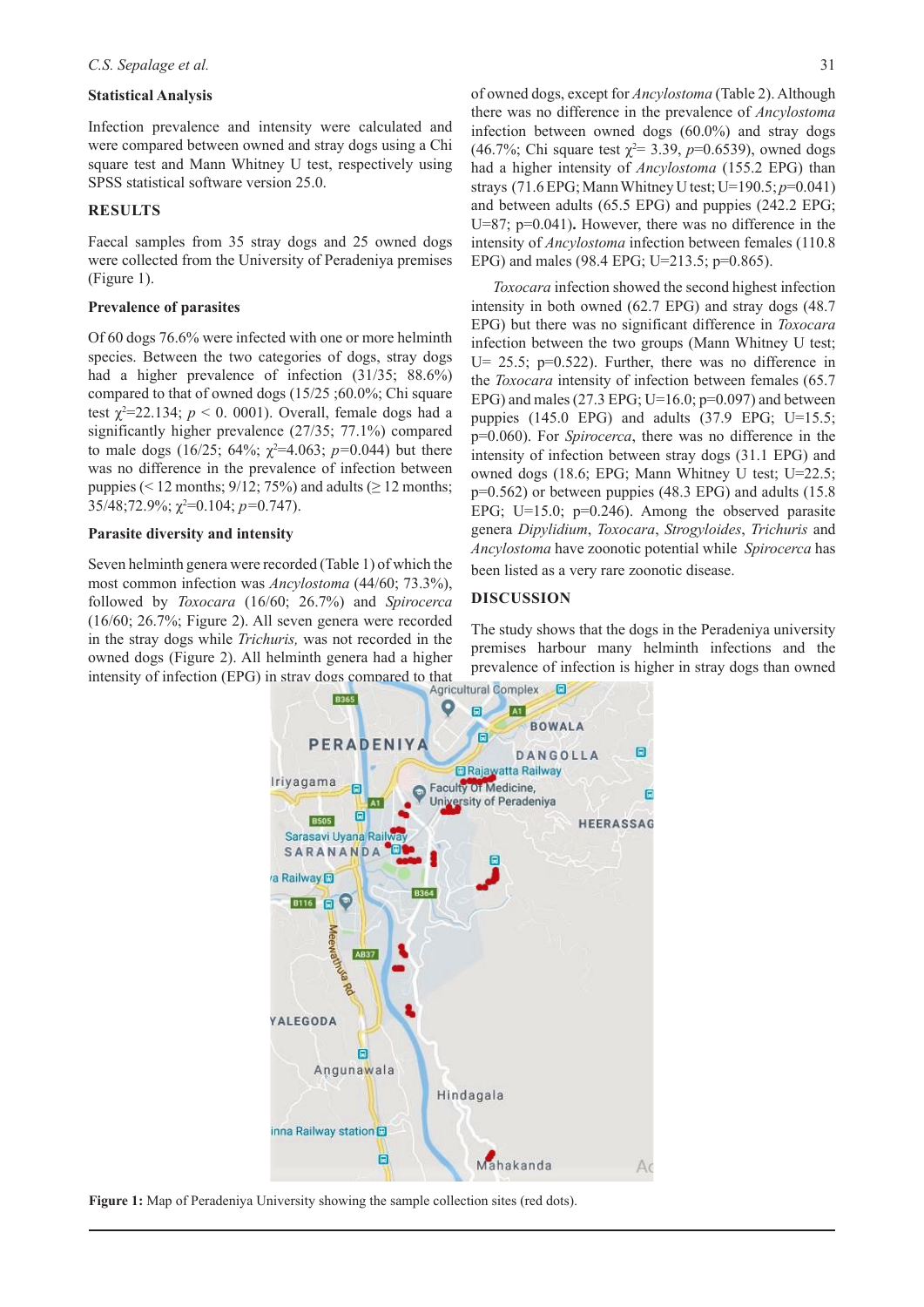| Table 1: Prevalance of helminthes among the males and females and adults and puppies of the stray and owned dogs. |  |
|-------------------------------------------------------------------------------------------------------------------|--|
|-------------------------------------------------------------------------------------------------------------------|--|

| Helminth              | Overall<br>Prevalence<br>$(\%)$ | Stray dogs $(35)(%$          |                |               |                          | Owned dogs $(25)(%$      |                          |                              |                          |
|-----------------------|---------------------------------|------------------------------|----------------|---------------|--------------------------|--------------------------|--------------------------|------------------------------|--------------------------|
|                       |                                 | Gender                       |                | Age           |                          | Gender                   |                          | Age                          |                          |
|                       |                                 | Male<br>(10)                 | Female<br>(25) | Adult<br>(33) | <b>Puppy</b><br>(2)      | Male<br>(15)             | Female<br>(10)           | <b>Adult</b><br>(15)         | <b>Puppy</b><br>(10)     |
| Strongyloides sp.     | 10.0                            | -                            | 8.6            | 11.4          | ÷,                       | 4                        | $\overline{4}$           | $\qquad \qquad \blacksquare$ | 8                        |
| <i>Spirocerca</i> sp. | 26.7                            | $\qquad \qquad \blacksquare$ | 17.1           | 22.9          | 5.7                      | 12                       | 12                       | 20                           | $\overline{4}$           |
| <i>Toxocara</i> sp.   | 26.7                            | 14.3                         | 22.9           | 34.3          | 2.9                      | 4                        | 8                        | 8                            | $\overline{4}$           |
| <i>Trichuris</i> sp.  | 5.0                             | 5.7                          | 2.9            | 8.6           | ۰                        |                          |                          |                              |                          |
| Capilaria sp.         | 3.3                             | 2.9                          | 2.9            | 5.7           | ۰                        | 4                        | $\overline{\phantom{a}}$ | $\overline{4}$               | $\overline{\phantom{0}}$ |
| Dipylidium sp.        | 3.3                             |                              | 11.4           | 11.4          | $\overline{\phantom{a}}$ | $\overline{\phantom{0}}$ | $\overline{4}$           | $\overline{4}$               | $\overline{\phantom{0}}$ |
| Ancylostoma           | 73.3                            | 31.4                         | 51.4           | 74.3          | 2.9                      | 32                       | 28                       | 40                           | 20                       |

**Table 2:** Intensity of infection of helminthes among the males and females and adults and puppies of the stray and owned dogs.

| Helminth                 | Overall<br>Intensity |                          | Stray dogs (EPG $\pm$ SD) | Owned dogs ( $EPG \pm SD$ ) |                      |                          |                          |                     |                      |  |
|--------------------------|----------------------|--------------------------|---------------------------|-----------------------------|----------------------|--------------------------|--------------------------|---------------------|----------------------|--|
|                          | Of Infection         | Gender<br>Age            |                           |                             |                      | Gender                   |                          |                     | Age                  |  |
|                          | (EPG)                | Male                     | <b>Adult</b><br>Female    |                             | <b>Puppy</b>         | Male<br>Female           |                          | <b>Adult</b>        | <b>Puppy</b>         |  |
| <i>Strongyloides</i> sp. | $7.7 \pm 4.5$        | $\overline{\phantom{0}}$ | $10.0 \pm 3.6$            | $8.3 \pm$<br>1.5            | 15.0                 | 3.0                      | 3.0                      | $\overline{a}$      | 3.0                  |  |
| <i>Spirocerca</i> sp.    | $24.5 \pm 28.1$      | 43.3<br>$\pm 50.5$       | $22.0 \pm$<br>23.6        | $19.7 \pm$<br>20.1          | 100.0                | $21.3 \pm$<br>22.3       | $16.0 \pm$<br>21.5       | $11.2 \pm$<br>15.8  | $31.0 \pm$<br>24.4   |  |
| Toxocara sp.             | $51.3 \pm 81.3$      | $32.6 \pm$<br>53.8       | $58.7 \pm$<br>99.6        | $42.2 \pm$<br>83.5          | 126.0                | 1.0                      | $93.5 \pm$<br>99.7       | $12.0 \pm$<br>15.5  | 164.0                |  |
| <i>Trichuris</i> sp.     | $3.7 \pm 4.6$        | 1.0                      | 9.0                       | $3.7 \pm$<br>4.6            | ٠                    |                          |                          |                     |                      |  |
| Capillaria sp.           | $4.5 \pm 4.9$        | $\qquad \qquad -$        | 1.0                       | 1.0                         | -                    | 8.0                      | $\overline{\phantom{a}}$ | 8.0                 |                      |  |
| Dipylidium sp.           | $10.3 \pm 11.3$      |                          | $26.0 \pm$<br>13.3        | $8.7 \pm$<br>13.3           |                      | $\overline{\phantom{a}}$ | 15.0                     | 15.0                |                      |  |
| <i>Ancylostoma</i> sp.   | $103.4 \pm 198.4$    | $9.5 \pm$<br>5.5         | $99.2 \pm$<br>177.1       | 54.17 $\pm$<br>121.9        | $280.5 \pm$<br>375.5 | $200.9 +$<br>284.2       | $96.4 \pm$<br>215.3      | $96.0 \pm$<br>247.7 | $231.3 \pm$<br>259.6 |  |



**Figure 2:** The prevalence of enteric parasites among owned and stray dogs of University of Peradeniya premises.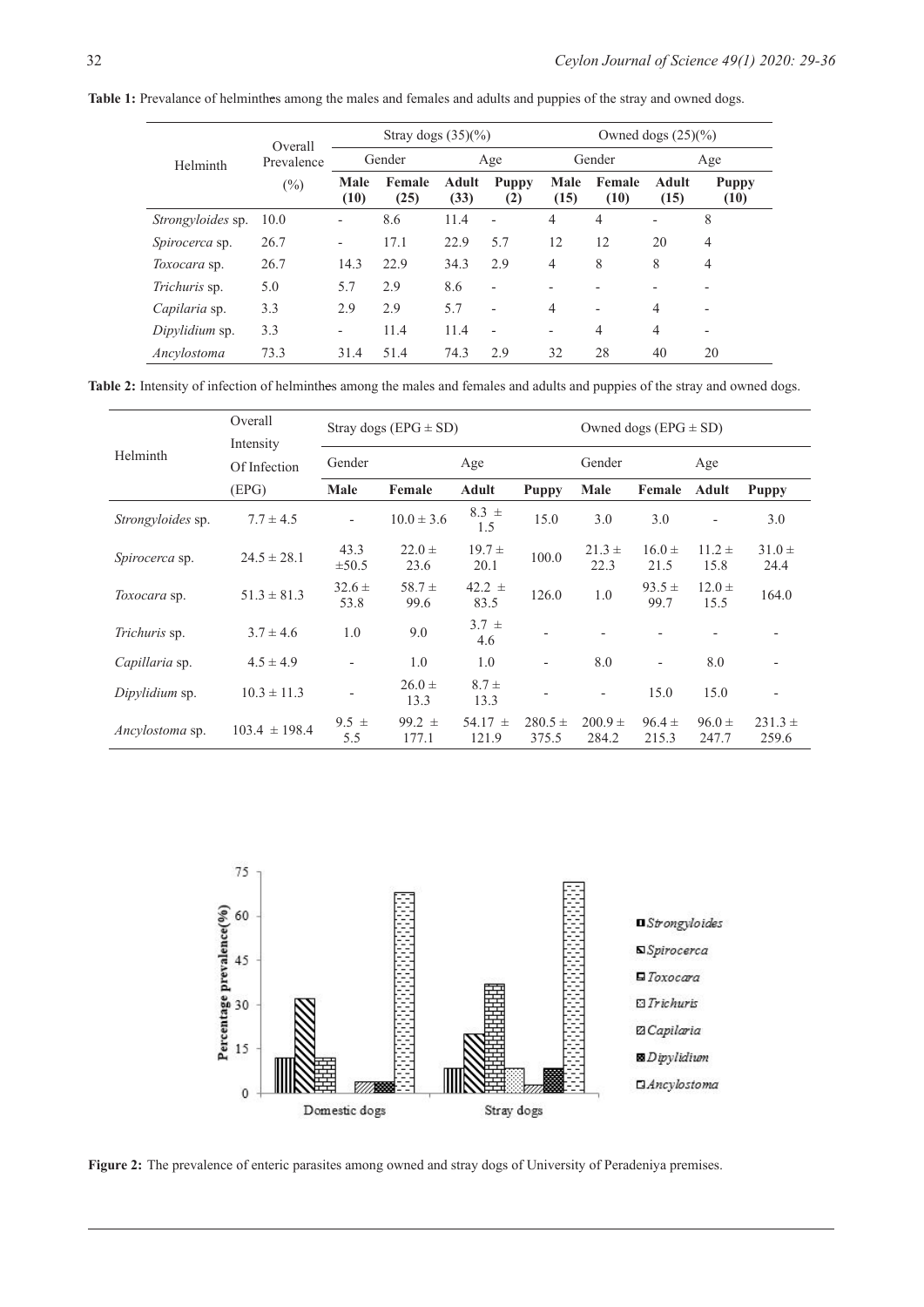dogs. The problem is greater in the free roaming dogs due to more frequent exposure of animals to faeces, and the condition is exacerbated during warm, rainy seasons when temperatures and humidity are increased. Studies show that effect of dog breed is not significant in helminth transmission, where prevalence and intensities of parasites were higher in crosses of local breeds compared to exotic breeds. Similar parasitic prevalences have been recorded in both pure and mixed breeds (Oliveira-Sequeira *et al*., 2002;Senlik *et al*., 2006; Aydenizöz-Özkayhan*et al*., 2008; Perera *et al*., 2013). Factors like gender of dog, associate environment, nutritional levels, anthelmintic treatment and immune status can affect the prevalence of helminth infections considerably (Bugg *et al*., 1999; Oliveira-Sequeira *et al*., 2002; Scaramozzino *et al*., 2009).

Stray dogs can be found all over the university premises and are mostly vaccinated against rabies. However, the lack of de-worming and defecation in public areas contribute consideraby to the transmition of infections to other dogs as well as to humans. The most common helminth infection was hookworm, *Ancylostoma.* A previous study carried out in Hantana area in the Kandy district show high *Ancylostoma* burden in dogs (Perera *et al*., 2013). *Ancylostoma* sheds large number of eggs per week (Traversa, 2012; Traversa *et al.*, 2014). The transmission of hookworm eggs are mainly controlled by climatic conditions, as eggs require warm and moist conditions to develop into larval stages (Sorensen *et al.*, 1994). Heavy infections cause diarrhoea and blood mucus passes with faeces and may also develop severe compensate anaemia (Rep *et al*., 1971; Carroll and Grove, 1984; Traub, 2013). Four hookworm species are known to infect dogs: *Ancylostoma caninum, A. braziliense, A. ceylanicum* and *Uncinaria stenocephala* (Landman and Prociv, 2003; Palmer *et al*., 2008) of which *Ancylostoma* spp. primarily occur in moist and warm climatic zones whereas *U. stenocephala* prefers temperate and subarctic regions (Levine, 1980; Bowman, 2009). Among these, *A. caninum* is one of the most pathogenic of dogs (Bowman *et al*., 2003) and is also a zoonotic species (Prociv and Croese, 1996). These three species of *Ancylostoma* have been reported from Sri Lanka (Seneviratna, 1955; Dissanaike, 1961; Kannangara and Karunaratne, 1970). In fact, *A. ceylanicum* was first described from a civet cat in Sri Lanka (Loos, 1911) and later shown to have a high prevalence of 92% in dogs and occurred in greater numbers than other species of *Ancylostoma* (Kannangara and Karunaratne, 1970). *Ancylostoma ceylanicum* is zoonotic and is recorded in humans in India, West New Guinea, Taiwan and the Philippines (Choo *et al.* 2000). In the present study, both owned dogs and strays were equally infected with *Ancylostoma* but the intensity of infection was higher in the owned dogs, irrespective of deworming. Generally, dogs respond quickly to antihelminthics and faecal egg counts decrease over time (Nolan *et al*., 1992). It is recognised that routine use of anthelmintic drugs likely to accelerate the development of resistance in canine helminths as in livestock helminths (Besier and Love, 2003; Moncayo *et al*., 2008). Currently, however there are limited reports on anthelmintic resistant nematodes of dogs (Raza *et al*., 2018).

The second most prevalent canine helminth was *Toxocara* and *Spirocerca* infections. *Toxocara* eggs can survive for a long period of time in outside harsh environmental conditions due to the thick protective egg shell with several layers (Mandarino-pereira *et al.*, 2010). Infection occurs when embryonated eggs are ingested. Similar to *Ancylostoma*, the larval development of *Toxocara* is determined by soil type, temperature and moisture conditions (Okulewicz *et al*., 2012). A previous study recorded that *T. canis* is more prevalent in puppies than in adults (Iddawela *et al*., 1986). Heavily infected pups may continuously whine, shriek and adopt a particular posture by overlapping hind limbs while standing or walking (Raza *et al*., 2018). *Toxocara canis* has been recorded in both stray and domestic dogs in previous studies conducted in Sri Lanka (Perera *et al*., 2013) as well as in many other countries like Nigeria (Ugbomoiko *et al*., 2008), Malaysia (Mahdy *et al*., 2012), Poland (Borecka, 2005), Portugal (Mateus *et al*., 2014), Serbia (Ilić *et al*., 2017), Australia and other Asian countries (Gordan *et al*., 2017). Human toxocariasis is present almost all over the world and is the most common zoonotic parasitic infection from pets (Shantz, 1994; Aydenizöz-Özkayhan *et al*., 2008). It manifests as a number of syndromes including visceral, ocular and subclinical forms causes ocular larva migration in humans (Shantz, 1994; Okulewicz *et al*., 2012). *Spirocerca* infection was also common in dogs in the University premises. Spirocercosis in dogs is caused by the nematode *Spirocerca lupi*. Typical clinical signs are regurgitation, vomiting and dyspnoea. The life-cycle involves an intermediate coprophagous beetle and a variety of paratenic hosts. Larvae follow a specific migratory route, penetrating the gastric mucosa of the host, migrating along arteries, maturing in the thoracic aorta before eventually moving to the caudal oesophagus (Merwe *et al*., 2008). Here the worm lives in nodules and passes larvated eggs. Early diagnosis of infection is still a challenge and to date no ideal regimen for prophylaxis has been published. *Spirocerca lupi* has been listed as a very rare zoonotic disease (Goldsmid, 2005).

The dogs also harboured *Trichuris, Strogyloides, Capillaria* and *Dipylidium* at low prevalences. *Strongyloides* infection is highly prevalent in tropical countries and the parasite has significant zoonotic potential (Raza *et al*., 2018). Larvae are also passed through milk to puppies. It appears that young dogs, especially puppies are more prone to developing clinical strongyloidosis, and *S. stercoralis* infection was associated with the death of a 10 week old puppy in a kennel (Dillard *et al*., 2007). *Trichuris* was found in adult stray dogs only. It is an ubiquitous parasite all over the world in kennelled, household and shelter dogs (Traversa, 2011). Eggs are difficult to eliminate and serve as a constant source of infection once mixed with soil, and continually expose dogs to re-infection. Thus, the incidence and parasite burden of trichuriasis is higher in adult dogs compared to younger animals (Raza *et al*., 2018). The second factor that supports the higher prevalence in adult dogs is the absence of trans-mammary or trans-placental routes of transmission (Schantz, 1999). Parasitic infection would be expected to be higher in strays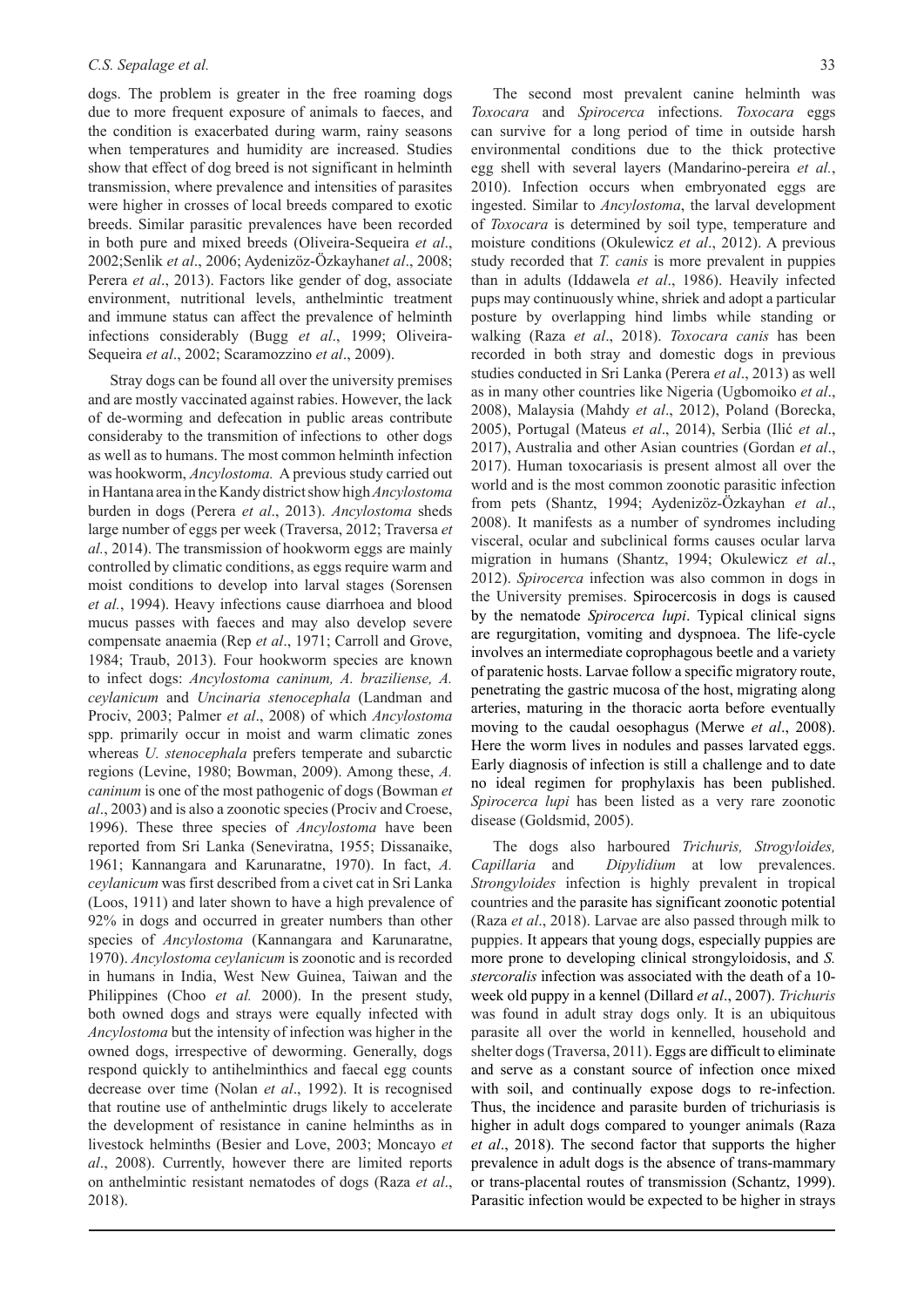where there is contaminated soil in dog environment. *Capillaria* is an infection with non specific clinical signs, which occur through contaminated food and water and the worm resides in the nasal passage, repiratory tract or the bladder causing nasal, pulmonary and urinary disorders. It usually is not transferable to humans (CDC https://www. cdc.gov/parasites/capillaria/). All the above infections were nematode while *Dipylidium* was a tapeworm. Infection is acquired by ingestion of infected fleas (Ilić *et al.*, 2017).

Except for *Capillaria*, other six helminths recorded were zoonotic, with a potential of humans acquiring the infections when there is close contact with dogs. The stray dogs usually do not show symptoms of disease but may act as reservoirs of these infections. Therefore, it is important to raise awareness that people are at risk of exposure as these dogs carry potentially hazardous zoonotic pathogens.

#### **ACKNOWLEDGEMENT**

Financial assistance from the Peradeniya University Grant (No. RG/2016/88/S ) is acknowledged.

### **DECLARATION OF CONFLICT OF INTEREST**

The Authors declare that there is no conflict of interest.

#### **REFERENCES**

- Aydenizöz-Özkayhan, M., Yağcı, B.B. and Erat, S. (2008). The investigation of *Toxocara canis* eggs in coats of different dog breeds as a potential transmission route in human toxocariasis. *Veterinary Parasitology*. **152**(1-2): 94-100.
- Bandaranayaka, K.O., Rajapakse, R.P.V.J. and Rajakaruna, R.S. (2019). Potentially zoonotic gastrointestinal parasites of dogs in Lunugala Tea estate community in Central Sri Lanka. *Ceylon Journal of Science*. **48**(1): 43-50.
- Besier, R.B. and Love, S.C.J. (2003). Anthelmintic resistance in sheep nematodes in Australia: The need for new approaches. *Australian Journal of Experimental Agriculture*. **43**(12): 1383-1391.
- Bethony, J., Brooker, S., Albonico, M., Geiger, S.M., Loukas, A., Diemert, D. and Hotez, P.J. (2006). Soiltransmitted helminth infections: ascariasis, trichuriasis, and hookworm. *The Lancet*. **367**(9521): 1521-1532.
- Borecka, A. (2005). Prevalence of intestinal nematodes of dogs in the Warsaw area, Poland. *Helmnthologia*. **42**(1): 35-39.
- Bowman, D.D. (2009). Internal parasites. In Infectious Disease Management in Animal Shelters, 1st ed.; Millar, L., Hurley, K., Eds.Wiley-Blackwell:Ames, IA, USA 1:209-221.
- Bowman, D.D., Lynn, R.C. and Eberhard, M.L. (2003) Georgis' Parasitology for Veterinarians. Elsevier Science, St. Louis, USA.
- Brooker, S., Clements, A.C. and Bundy, D.A. (2006). Global epidemiology, ecology and control of soil-transmitted helminth infections. *Advances in Parasitology*. **62**: 221-261.
- Bugg, R.J., Robertson, I.D., Elliot, A.D. and Thompson, R.C.A. (1999). Gastrointestinal parasites of urban dogs in Perth, Western Australia. *The Veterinary*

*Journal*. **157**(3): 295-301.

- Carroll, S.M. and Grove, D.I. (1984). Parasitological, hematologic, and immunologic responses in acute and chronic infections of dogs with *Ancylostoma ceylanicum*: a model of human hookworm infection. *Journal of Infectious Diseases*. **15**0(2): 284-294.
- Choo, J., Pang, E. and Prociv, P. (2000). Hookworms in dogs of Kuching, Sarawak (North Borneo). *Transactions of the Royal Society of Tropical Medicine and Hygiene*. **94**(1): 21-22.
- De Alwis, T.M.D.R. (2000). A survey of endoparasitic zoonoses in stray dogs at selected locality in Polonnaruwa District. M Sc thesis, pp. 8 – 42. Department of Pathobiology, Faculty of Veterinary Medicine and Animal Sciences, University of Peradeniya, Peradeniya.
- De Silva, N. (2014). The neglected tropical diseases in Sri Lanka. *Anuradhapura Medical Journal*. **8**: 30-33
- Dillard, K.J.; Saari, S.A. and Anttila, M. (2007). *Strongyloides stercoralis* infection in a Finnish kennel. *Acta Veterinaria Scandinavica*. **49**(1): 37.
- Dissanaike A.S. (1961). On some helminths of dogs in Colombo and their bearing on human infections, with a description of a new trematode Heterophyopsisyehi Nov. (Heterophyidae). *Ceylon Journal of Medical Sciences.* **10**: 1-12.
- Dissanaike A.S. (1995). Uncommonly reported parasitic infections of childhood and parasites of the future. *Ceylon Journal of the Child Health.* **24**: 1-8.
- George, S. (2017). *The role of domestic animals in the transmission of soil-transmitted helminth infections in humans* (Doctoral dissertation, Ghent University).
- Goldsmid, J.M. (2005). Zoonotic Infections- an overview In: editors..:, 2005. Available at: (accessed Oct 1 2019). In: GOLDSMID, J. & LEGGAT, P. (eds.) Primer of tropical medicine. Brisbane: ACTM Publications.
- Gunawardena, G.S.A., Karunaweera, N.D. and Ismail, M.M. (2004). Wet-days: are they better indicators of *Ascaris* infection levels?. *Journal of Helminthology*. **78**(4): 305-310.
- Gunawardena, K., Kumarendran, B., Ebenezer, R., Gunasingha, M.S., Pathmeswaran, A. and De Silva, N. (2011). Soil-transmitted helminth infections among plantation sector schoolchildren in Sri Lanka: prevalence after ten years of preventive chemotherapy. *PLoS Neglected Tropical Diseases*. **5**(9): p.e1341.
- Ilić, T., Kulišić, Z., Antić, N., Radisavljević, K. and Dimitrijević, S. (2017). Prevalence of zoonotic intestinal helminths in pet dogs and cats in the Belgrade area. *Journal of Applied Animal Research*. **45**(1): 204- 208.
- Jenkins, T.P., Rathnayaka, Y., Perera, P.K., Peachey, L.E., Nolan, M.J., Krause, L., Rajakaruna, R.S. and Cantacessi, C. (2017). Infections by human gastrointestinal helminths are associated with changes in faecal microbiota diversity and composition. *PloS one*. 12(9): p.e 0184719.
- Kannangara, D.W.W and Karunaratne, G.M.S. (1970). A note on intestinal helminths of dogs in Colombo. *Ceylon Veterinary Journal*. **18**(2): 47-49.
- Kannathasan, S., Murugananthan, A., Rajeshkannan, N. and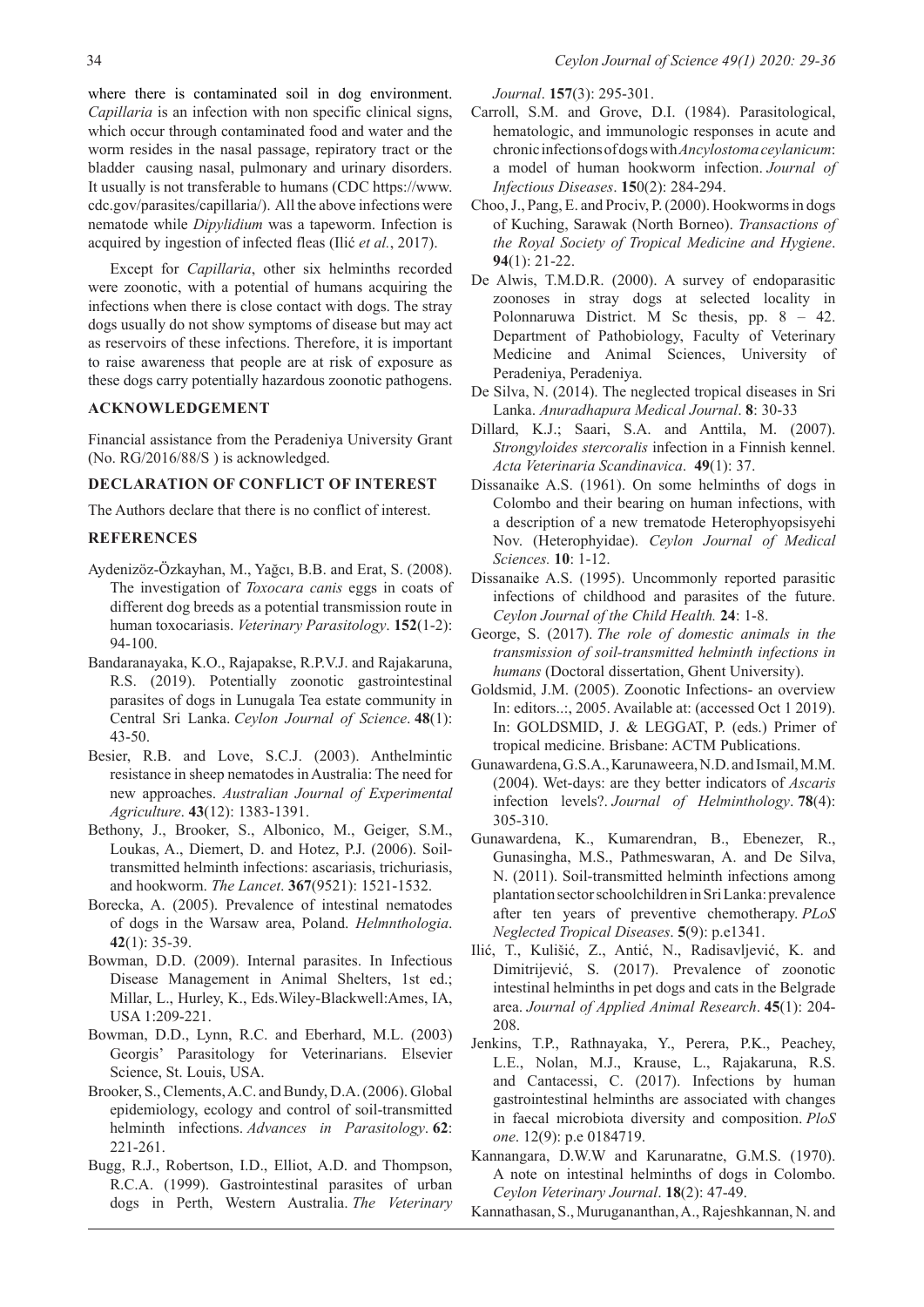de Silva N.R. (2012). Cutaneous Larva Migrans among Devotees of the Nallur Temple in Jaffna, Sri Lanka. PLoS ONE **7**(1): e30516. https://doi.org/10.1371/ journal.pone.0030516.

- Levine, N.D. Hookworms. (1980). In Nematode Parasites of Domestic Animals and of Man, 2nd ed.; Levine, N.D., Ed.; Burgess Publication: Minneapolis, MN, USA.
- Mahdy, M.A., Lim, Y.A., Ngui, R., Fatimah, M.S., Choy, S.H., Yap, N.J., Al-Mekhlafi, H.M., Ibrahim, J. and Surin, J. (2012). Prevalence and zoonotic potential of canine hookworms in Malaysia. *Parasites & Vectors*. **5**(1): 88.
- Mandarino-Pereira, A., de Souza, F.S., Lopes, C.W.G. and Pereira, M.J.S. (2010). Prevalence of parasites in soil and dog feces according to diagnostic tests. *Veterinary Parasitology*. **170**(1-2): 176-181.
- Mateus, T.L., Castro, A., Ribeiro, J.N. and Vieira-Pinto, M. (2014). Multiple zoonotic parasites identified in dog feces collected in Ponte de Lima, Portugal- a potential threat to human health. *International Journal of Environmental Research and Public Health*. **11**(9): 9050-9067.
- Moncayo, A.L., Vaca, M., Amorim, L., Rodriguez, A., Erazo, S., Oviedo, G., Quinzo, I., Padilla, M., Chico, M., Lovato, R. and Gomez, E. (2008). Impact of longterm treatment with ivermectin on the prevalence and intensity of soil-transmitted helminth infections. *PLoS Neglected Tropical Diseases*, **2**(9): 293.
- Nolan, T.J., Hawdon, J.M., Longhofer, S.L., Daurio, C.P. and Schad, G.A. (1992). Efficacy of an ivermectin/ pyrantel pamoate chewable formulation against the canine hookworms, *Uncinaria stenocephala* and *Ancylostoma caninum*. Veterinary Parasitology. **41**(1- 2), 121-125.
- Okulewicz, A., Perec-Matysiak, A., Buńkowska, K. and Hildebrand, J. (2012). *Toxocara canis, Toxocara cati*  and *Toxascaris leonina* in wild and domestic carnivores. *Helminthologia*. **49**(1): 3-10.
- Oliveira-Sequeira, T.C.G., Amarante, A.F.T., Ferrari, T.B. and Nunes, L.C. (2002). Prevalence of intestinal parasites in dogs from São Paulo State, Brazil. *Veterinary Parasitology*. **103**(1-2): 19-27.
- Palmer, C.S., Thompson, R.C., Traub, R.J., Rees, R.; Robertson, I.D. (2008). National study of the gastrointestinal parasites of dogs and cats in Australia. *Veterinary Parasitology*. **151**(2-4): 181-190.
- Pathmeswaran, A., Jayatissa, R., Samarasinghe, S., Fernando, A., De Silva, R.P., Thattil, R.O. and De Silva, N.R. (2010). Health status of primary schoolchildren in Sri Lanka. *Ceylon Medical Journal*. **50**: 2.
- Perera, P.K., Rajapakse, R.P.V.J. and Rajakaruna, R.S. (2013). Gastrointestinal parasites of dogs in Hantana area in the Kandy District. *Journal of the National Science Foundation of Sri Lanka*. **41**(2): 81-91.
- Prociv, P. and Croese, J. (1996). Human enteric infection with *Ancylostoma caninum*: hookworms reappraised in the light of a "new" zoonosis. *Acta Tropica*. **62**(1): 23- 44.
- Rep, B.H., Joost, K.V. and Vetter, J.C.M., (1971). Pathogenicity of *Ancylostoma ceylanicum*. VI. Lethal

blood loss in hookworm infection. *Tropical and Geographical Medicine*. **23**(2): 184-193.

- Scaramozzino, P., Cave D.D., Bettilli, F., D'Orazi, C., Spaziani, A., Mazzanti, S., Scholl, F. and Liberato, C.D. (2009). A study of the prevalence and genotypes of *Giardia duodenalis* infecting kennelled dogs. *The Veterinary Journal*. **182**: 231-234.
- Schantz, P.M. (1994). Of worms, dogs, and human hosts: Continuing challenges for veterinarians in prevention of human disease. *Journal of American Veterinary Medicine Association*. **204**(7): 1023-1028
- Schantz, P.M. (1999). Intestinal parasites of dogs in Western Australia: Progress in control and new concerns. *Veterinary journal (London, England*: 1997), **157**(3), p.222.
- Senadhira, M.A.P. (1967a). The parasites of Ceylon ii, Trematoda. Ceylon Veterinary Journal **15**: 33-41
- Senadhira, M.A.P. (1967b). The parasites of Ceylon. IV. Nematoda. A host check list. *Ceylon Veterinary Journal*, **15**: 83-99.
- Seneviratna, P. (1955). A checklist of helminths in the Department of Veterinary Pathology, University of Ceylon, Peradeniya. *Ceylon Veterinary Journal*. **3**:32- 37.
- Sorensen, E., Ismail, M., Amarasinghe, D.K.C., Hettiarachchi, I. and Dassenaieke, T.S. (1996). The prevalence and control of soil-transmitted nematode infections among children and women in the plantations in Sri Lanka. *Ceylon Medical Journal*. **41**(2): 37-41.
- Sorensen, E., Ismail, M., Amarasinghe, D.K.C., Hettiarachchi, I. and Dassenaieke, T.D.C. (1994). The effect of the availability of latrines on soil-transmitted nematode infections in the plantation sector in Sri Lanka. *The American Journal of Tropical Medicine and Hygiene*. **51**(1): 36-39.
- Stephenson, L.S., Latham, M.C. and Ottesen, E.A. (2000). Malnutrition and parasitic helminth infections. *Parasitology*. **121**(S1): S23-S38.
- Surgan, M.H., Colgan, K.B., Kennett, S.I. and Paffmann, J.V. (1980). A survey of canine toxocariasis and toxocaral soil contamination in Essex County, New Jersey. *American Journal of Public Health*. **70**(11): 1207-1208.
- Taylor, M.A., Coop, R.L. and Wall, R.L. (2007). Parasites of dogs and cats. *Veterinary Parasitology*. 3: 880.
- Traub, R.J. (2013). *Ancylostoma ceylanicum*, a re-emerging but neglected parasitic zoonosis. *International Journal of Parasitology*. **43**(12-13): 1009-1015.
- Traub, R.J., Robertson, I.D., Irwin, P., Mencke, N. and Thompson, R.A. (2002). The role of dogs in transmission of gastrointestinal parasites in a remote tea-growing community in northeastern India. *The American Journal of Tropical Medicine and Hygiene*. **67**(5): 539- 545.
- Traversa, D. (2011). Are we paying too much attention to cardio-pulmonary nematodes and neglecting oldfashioned worms like *Trichuris vulpis*? *Parasites and Vectors.* **4**(1): 32.
- Traversa, D. (2012). Pet roundworms and hookworms: a continuing need for global warming. *Parasites & Vectors*. **5**(1): 91.